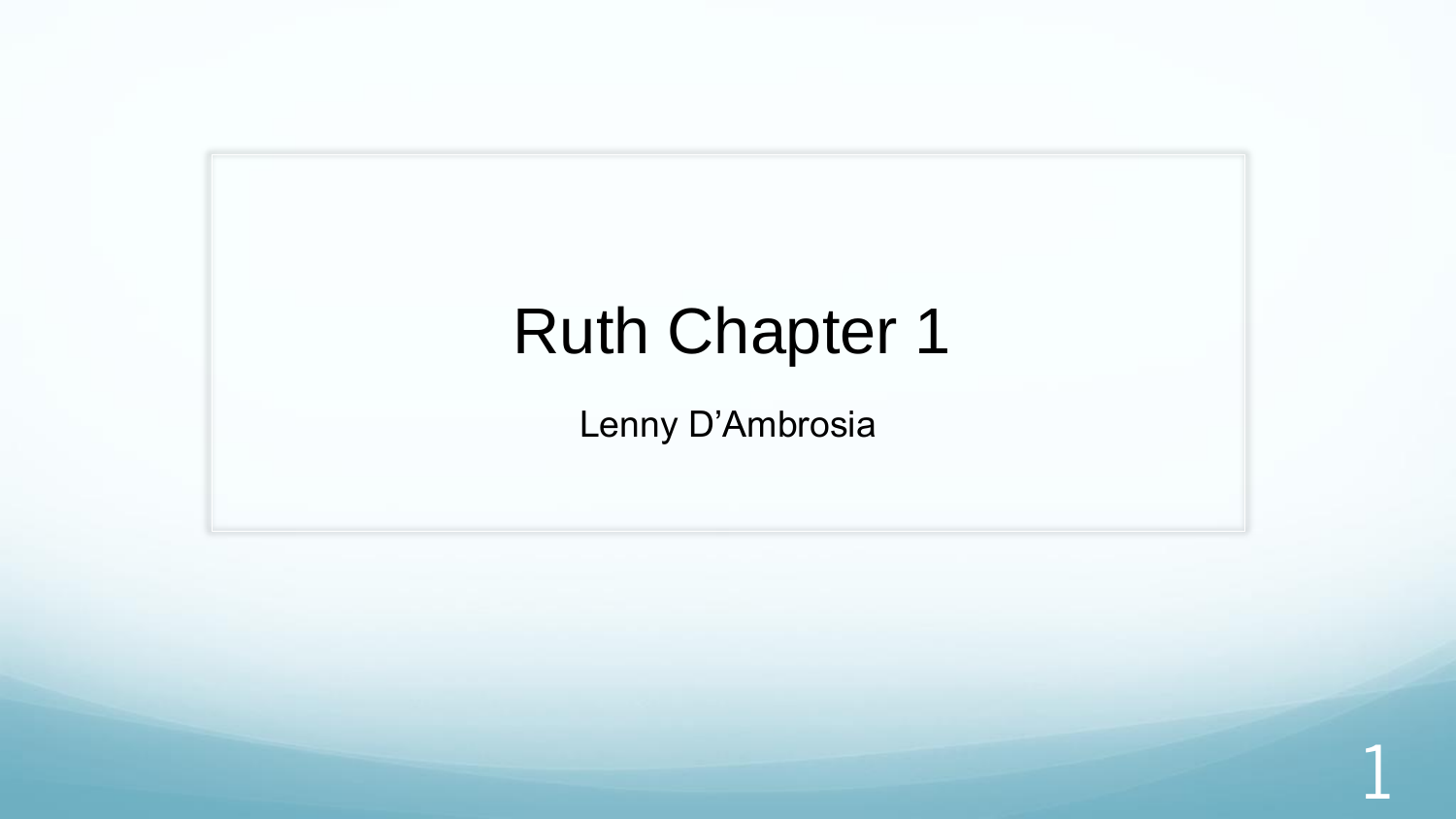## Points in Chapter 1

- 1. Naomi and her family went to Moab
- 2. Crises in Naomi's life
- 3. Naomi returned to Bethlehem with Ruth.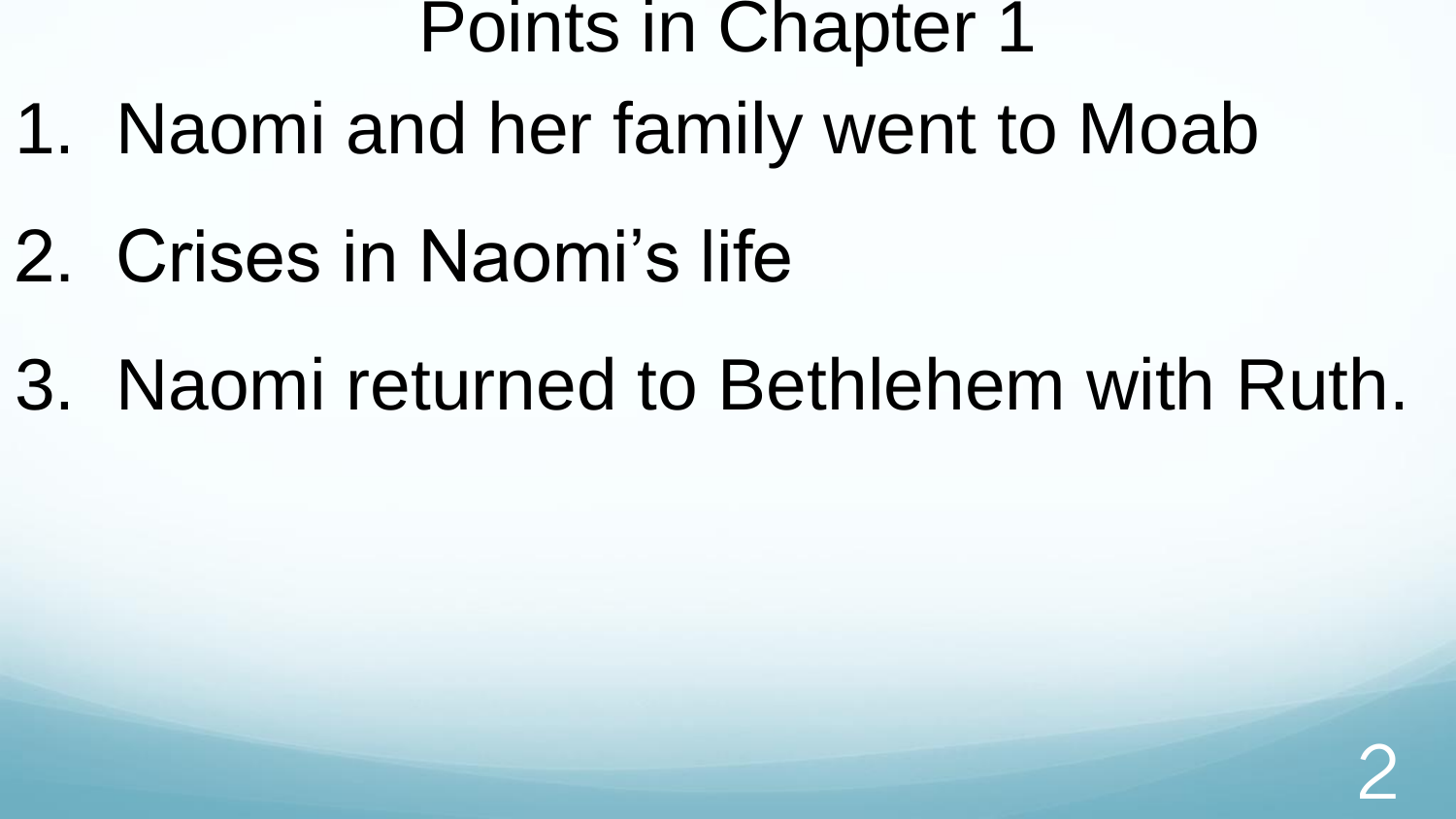**1. What time in Israel's history does this story take place?** 

- Period of the judges
- **Ruth 1:1**

<sup>1</sup> Now it came about in the days when the **judges governed**, that there was a *famine in the land*. And a certain man of Bethlehem in Judah went to sojourn in the land of Moab with his wife and his two sons.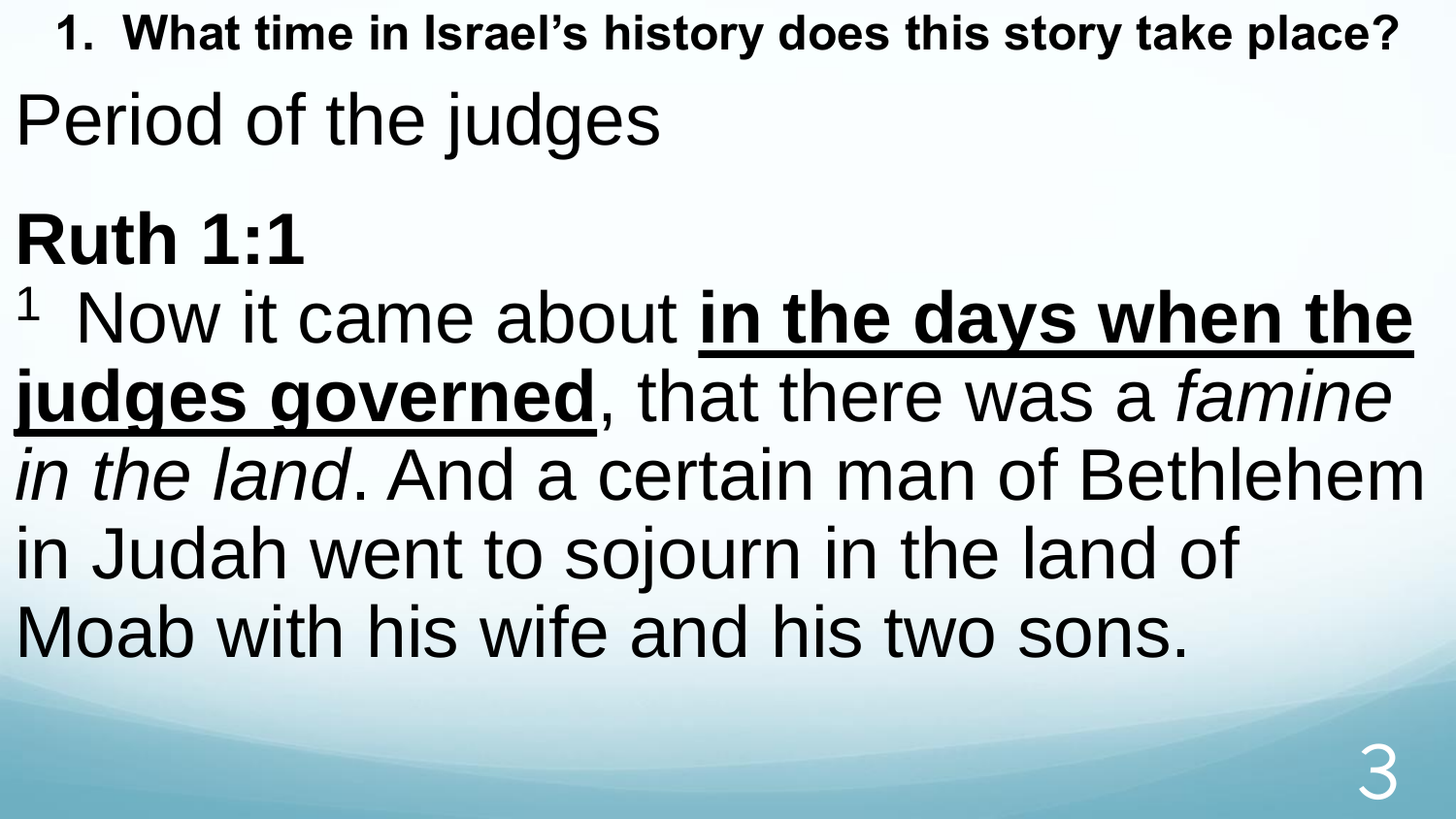## **2. Why did Elimelech take his family to Moab?**  There was a famine

# **Ruth 1:1**

 $1$  Now it came about in the days when the judges governed, that there was a *famine in the land*. And a certain man of

Bethlehem in Judah went to sojourn in the land of Moab with his wife and his two sons.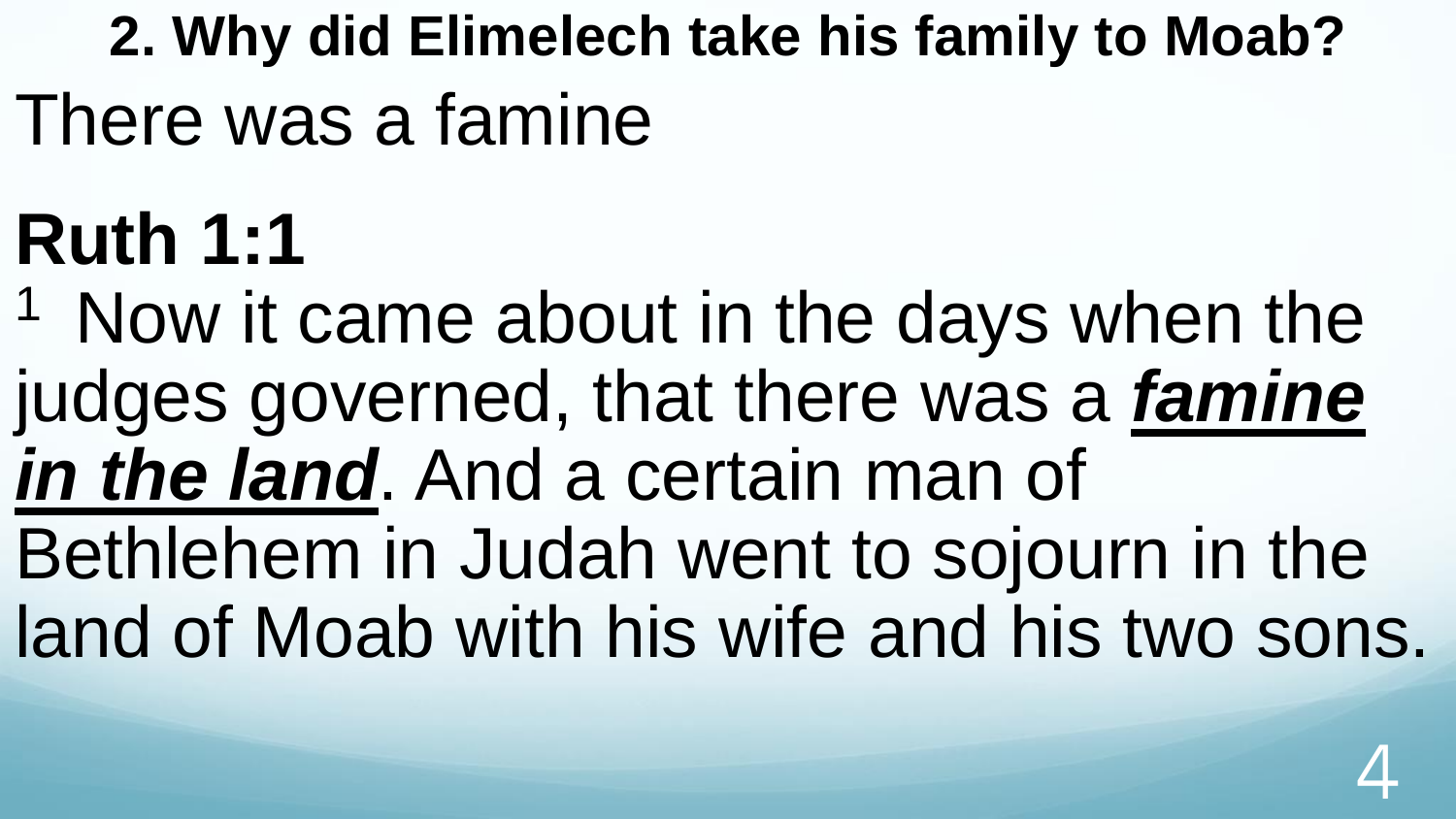# **3. What do we know about Elimelech? Ruth 1:2**

<sup>2</sup>The name of the man *was* **Elimelech**, and the name of his **wife, Naomi**; and the names of his **two sons** *were* **Mahlon and Chilion**, **Ephrathites of Bethlehem in Judah**. Now they entered the land of Moab and remained there.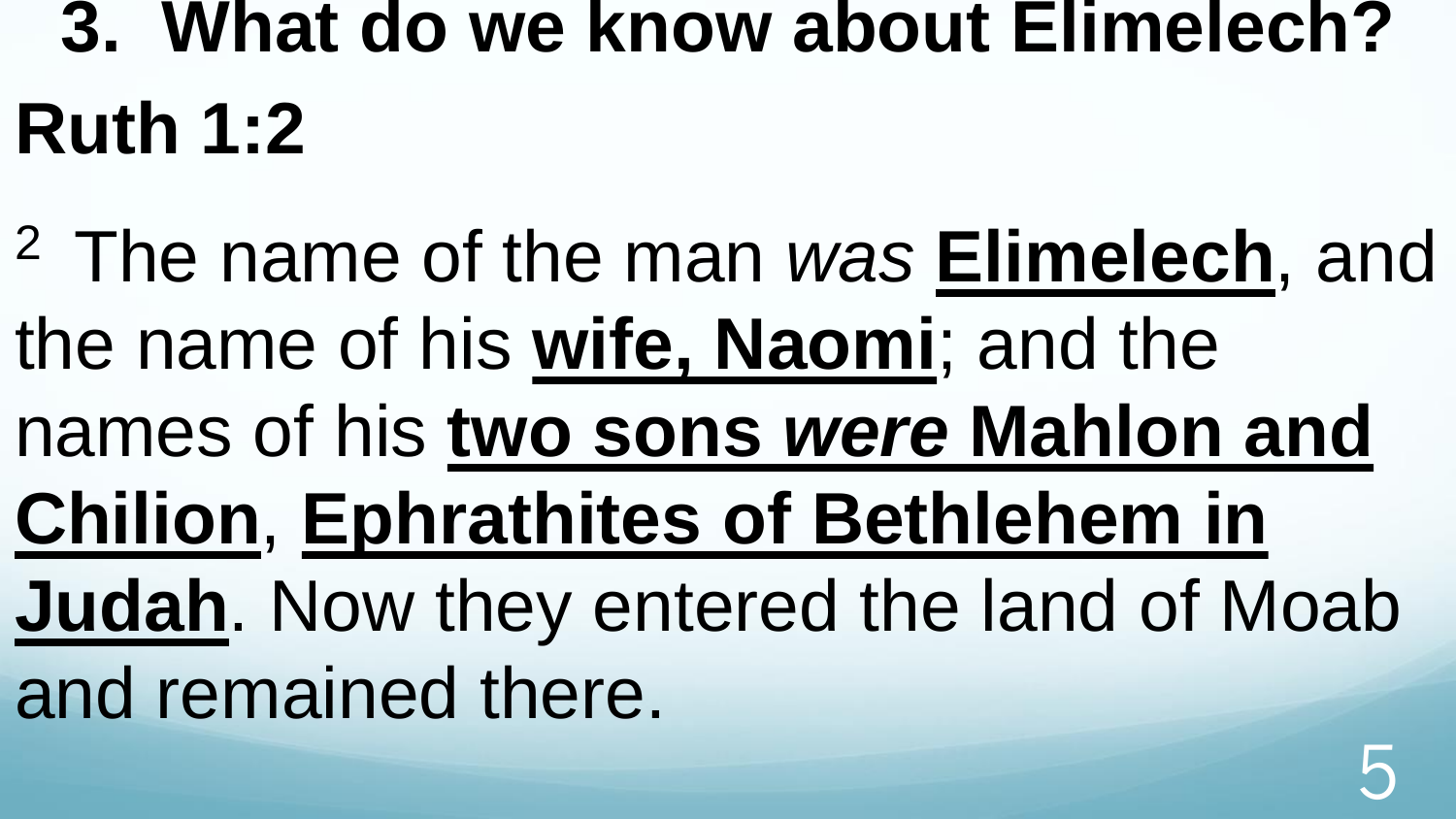**4. What happened to Elimelech?** He died.

## **Ruth 1:3**

<sup>3</sup>Then Elimelech, Naomi's husband, **died**; and she was left with her two sons.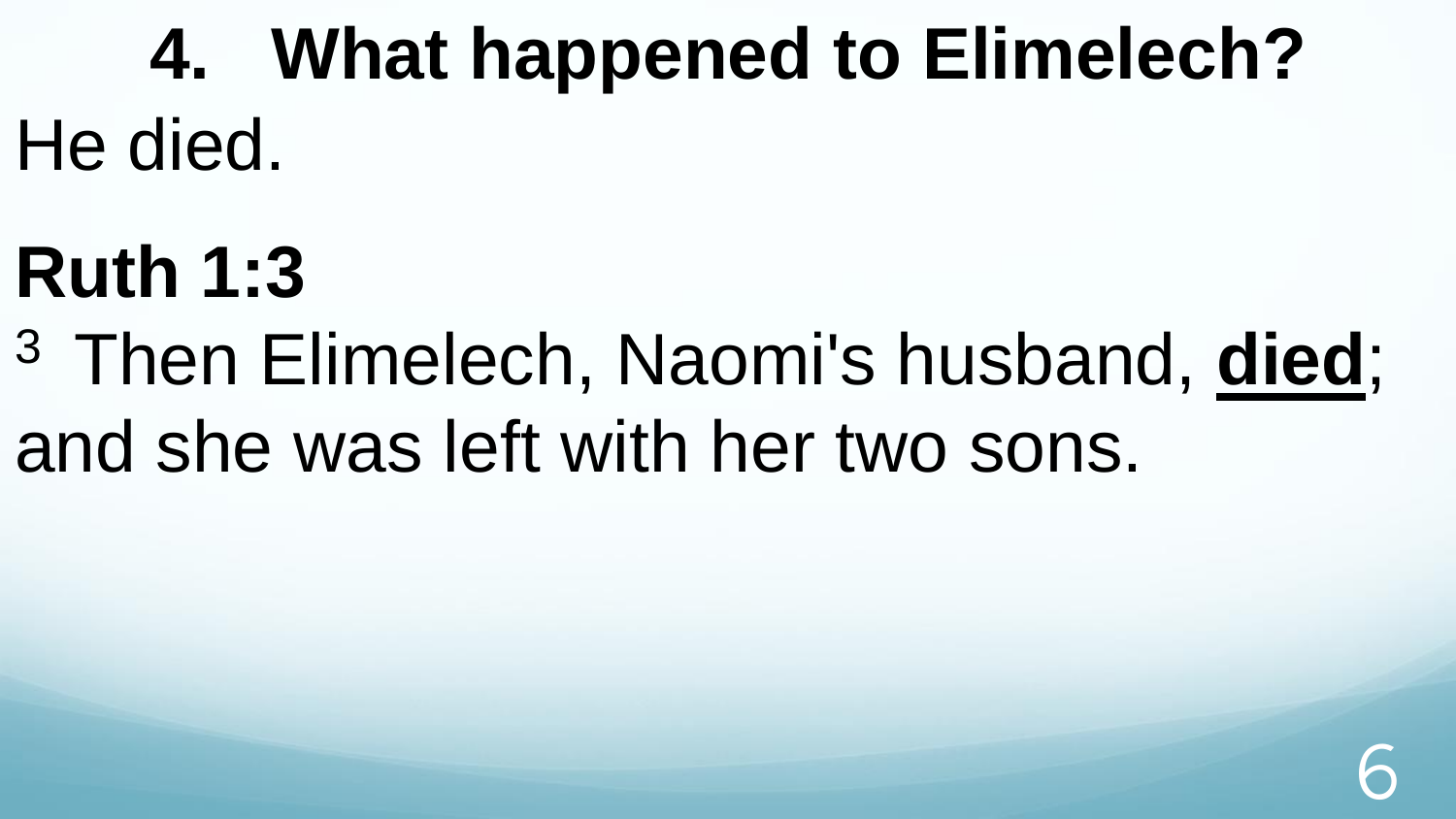**5. What are the crises in Naomi's life? Ruth 1:3-5** 

- <sup>3</sup>Then **Elimelech**, Naomi's husband, **died**; and she was left with her **two sons**.
- <sup>4</sup>They took for themselves **Moabite women** *as*
- **wives**; the name of the one was **Orpah** and the
- name of the other **Ruth**. And they **lived there**
- **about ten years**.
- <sup>5</sup>Then both **Mahlon and Chilion also died,**  and the **woman was bereft of her two children and her husband**. 7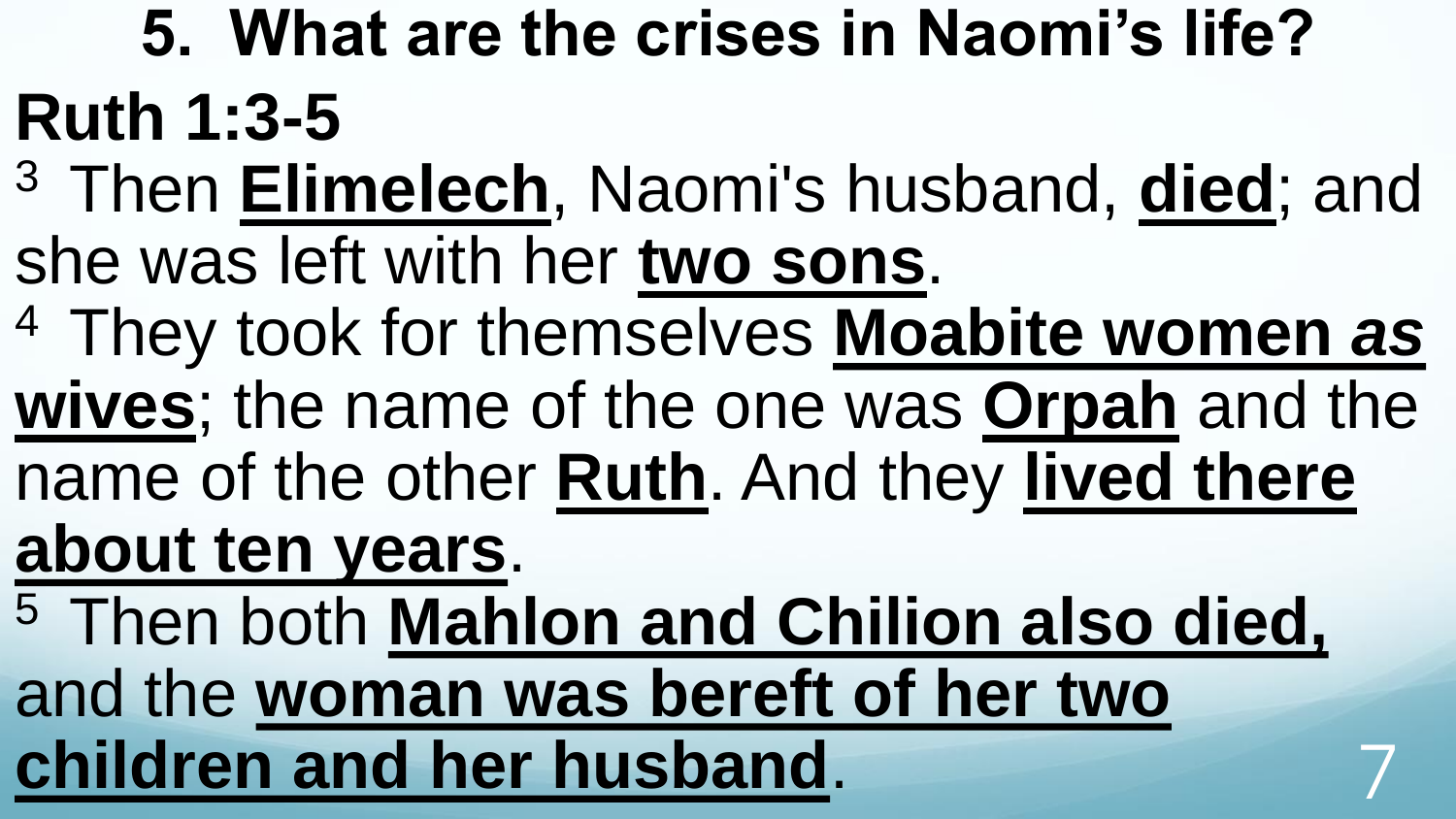### **5. What are the crises in Naomi's life?**

#### **Naomi's Life, Facing Crisis after Crisis:**

1. **Crisis 1**: Lived in the corrupt days of the judges (v.1a) Judges 2: 1-3, 6

2. **Crisis 2:** Famine – even in Bethlehem (House of Bread) v. 1

3. **Crisis 3:** Distrust, unbelief, apostasy (v.1-2)

a. Naomi's family included her husband, Elimelech, and their two sons (v.2a)

b. Naomi and Elimelech failed to trust God and forsook the promised land to live in Moab (a symbol of turning away from God, of turning to the world) (v.1b)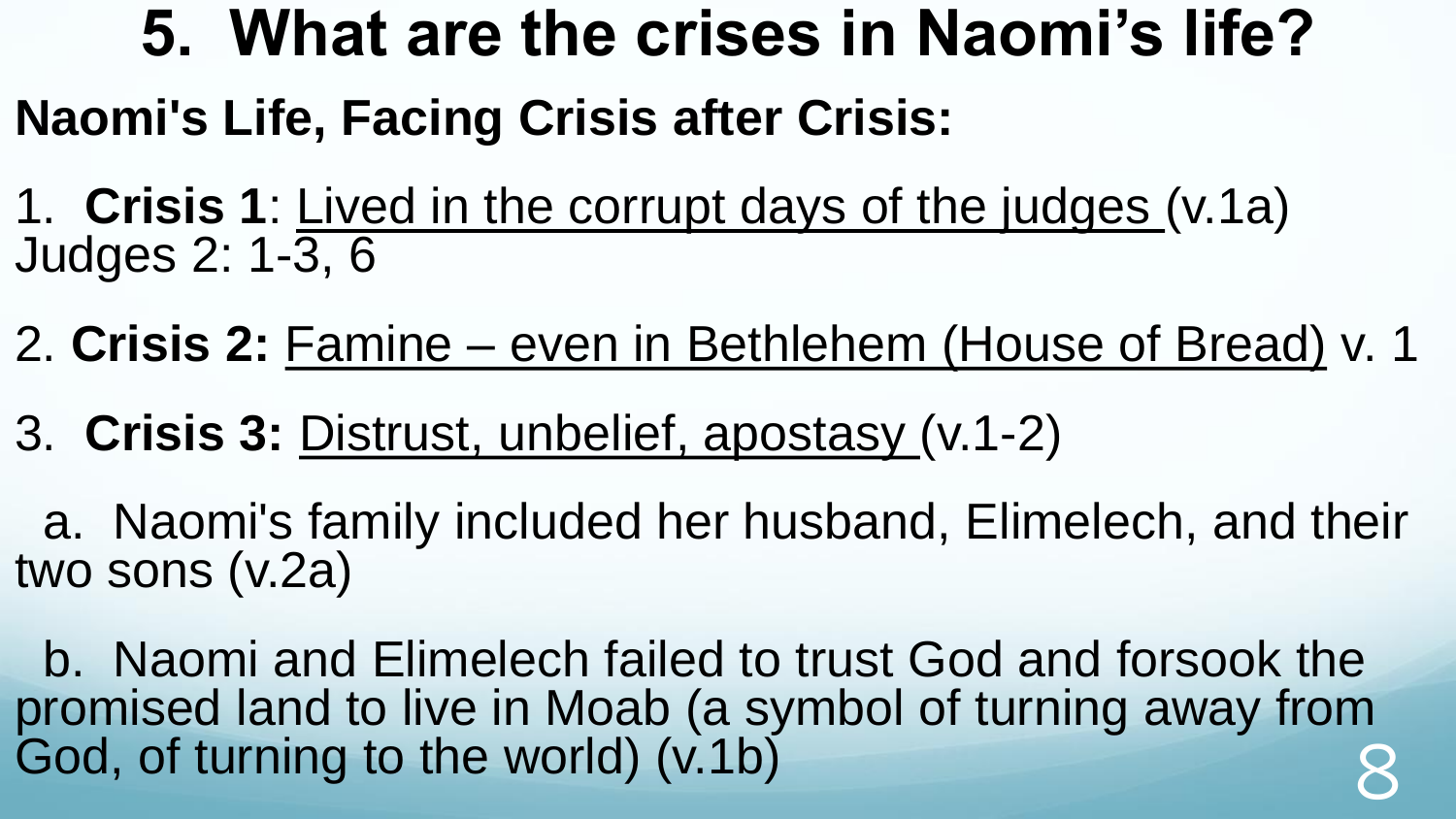**5. What are the crises in Naomi's life?** 4. **Crisis 4**: Death—Elimelech, Naomi's husband, died (v.3)

5. **Crisis 5:** Compromise—the two sons married unbelievers, Moabite women (v.4)

6. **Crisis 6:** Hopelessness, despair—the two sons died about 10 years after living in Moab, leaving Naomi a childless widow, poor, grief—stricken and broken (v.5)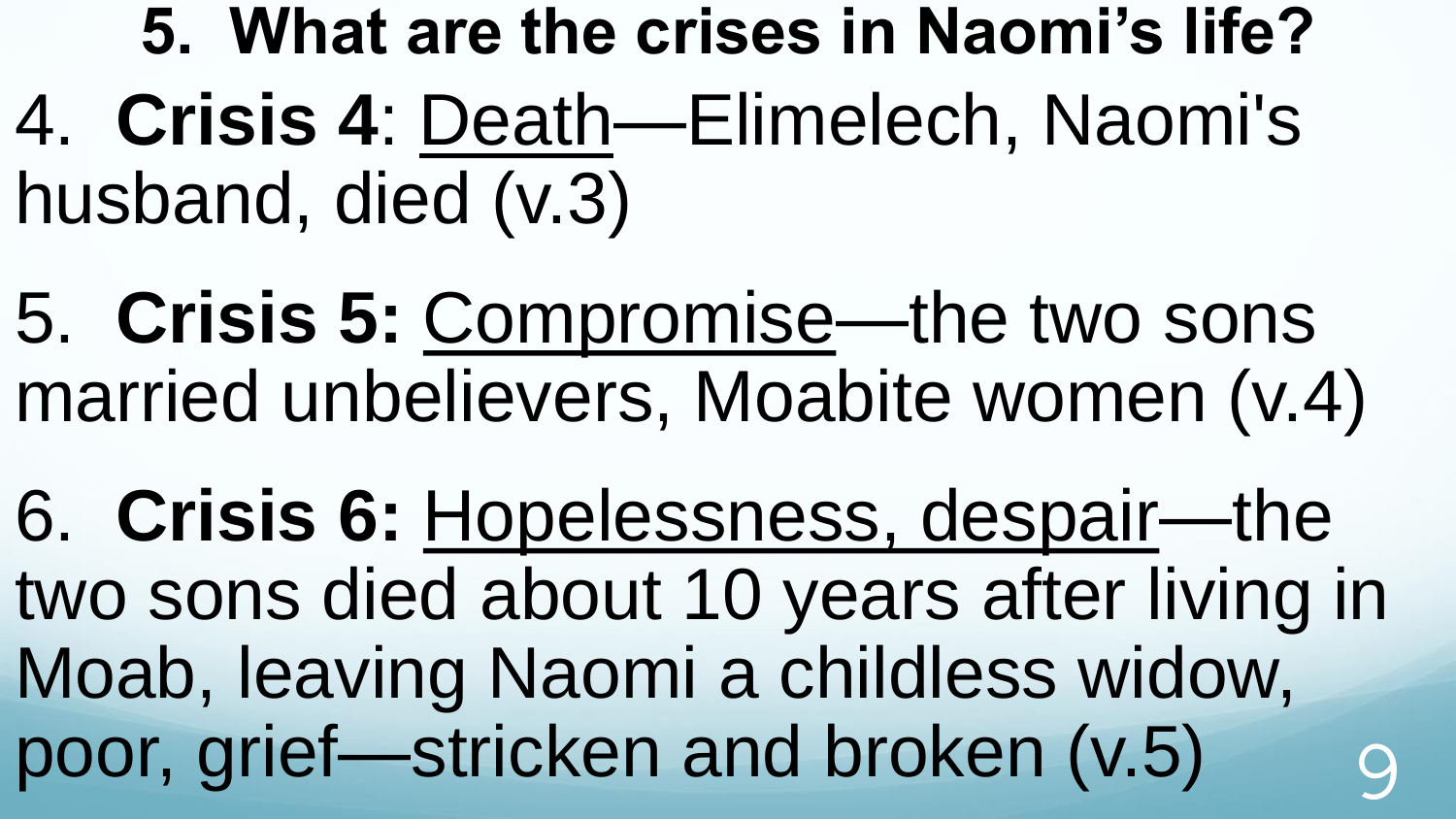**5. What are the crises in Naomi's life? Deuteronomy 23:3-4**  3 "**No Ammonite or Moabite shall enter the assembly of the LORD**; none of their *descendants,* even to the tenth generation, shall ever enter the assembly of the LORD, <sup>4</sup>because **they did not meet you with food and water on the way when you came out of Egyp**t, and because **they hired against you Balaam the son of Beor from Pethor of Mesopotamia, to curse you.**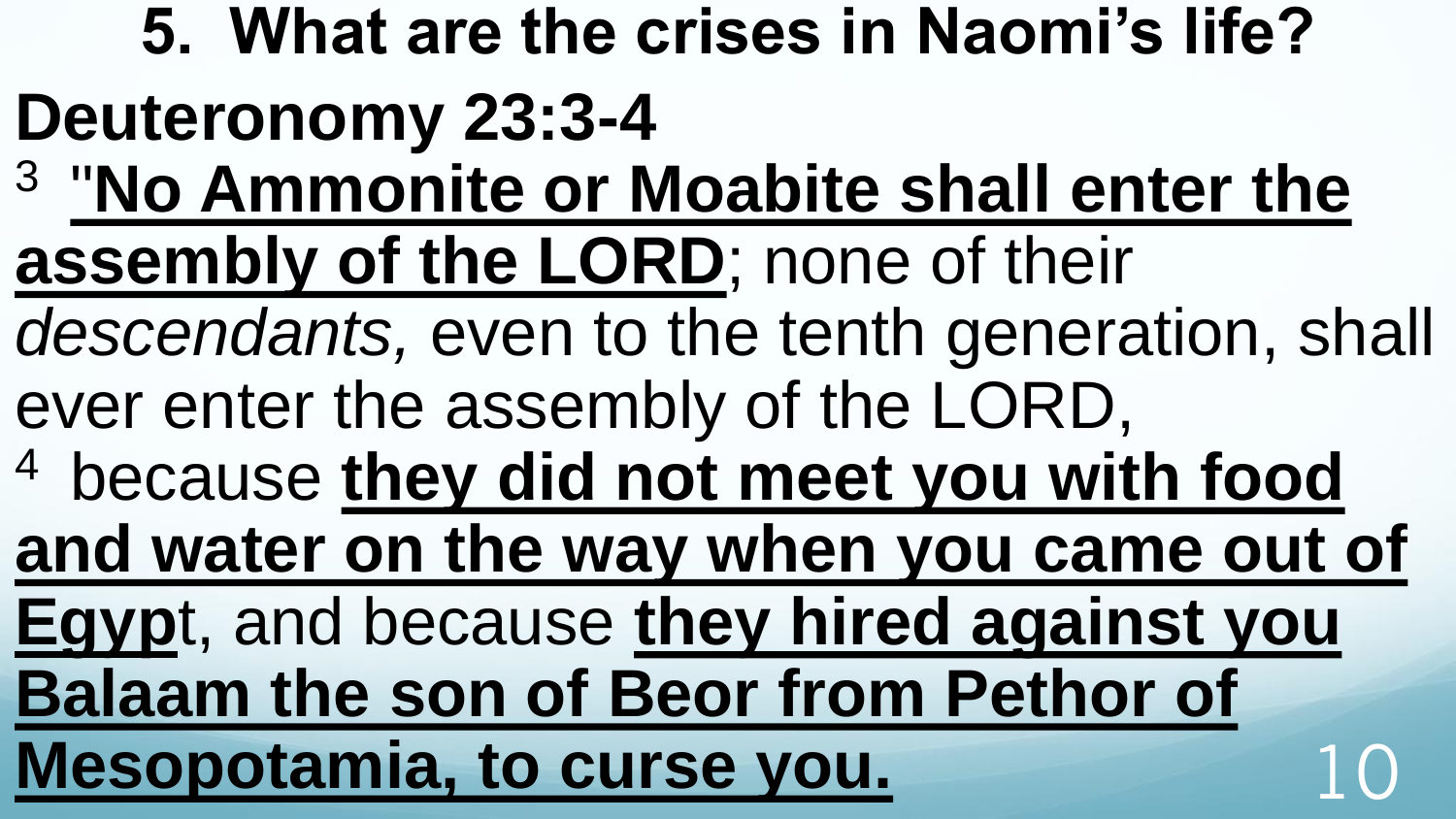**6. After Naomi's sons died, what did she decide to do? Ruth 1:6-7** 

- <sup>6</sup>Then **she arose with her daughters-in-law**  that she might return from the land of Moab, for
- **she had heard in the land of Moab that the LORD had visited His people in giving them**
- **food.**

<sup>7</sup>**So she departed from the place where she was, and her two daughters-in-law with her**; and they went on the way to **return to the land**  of Judah.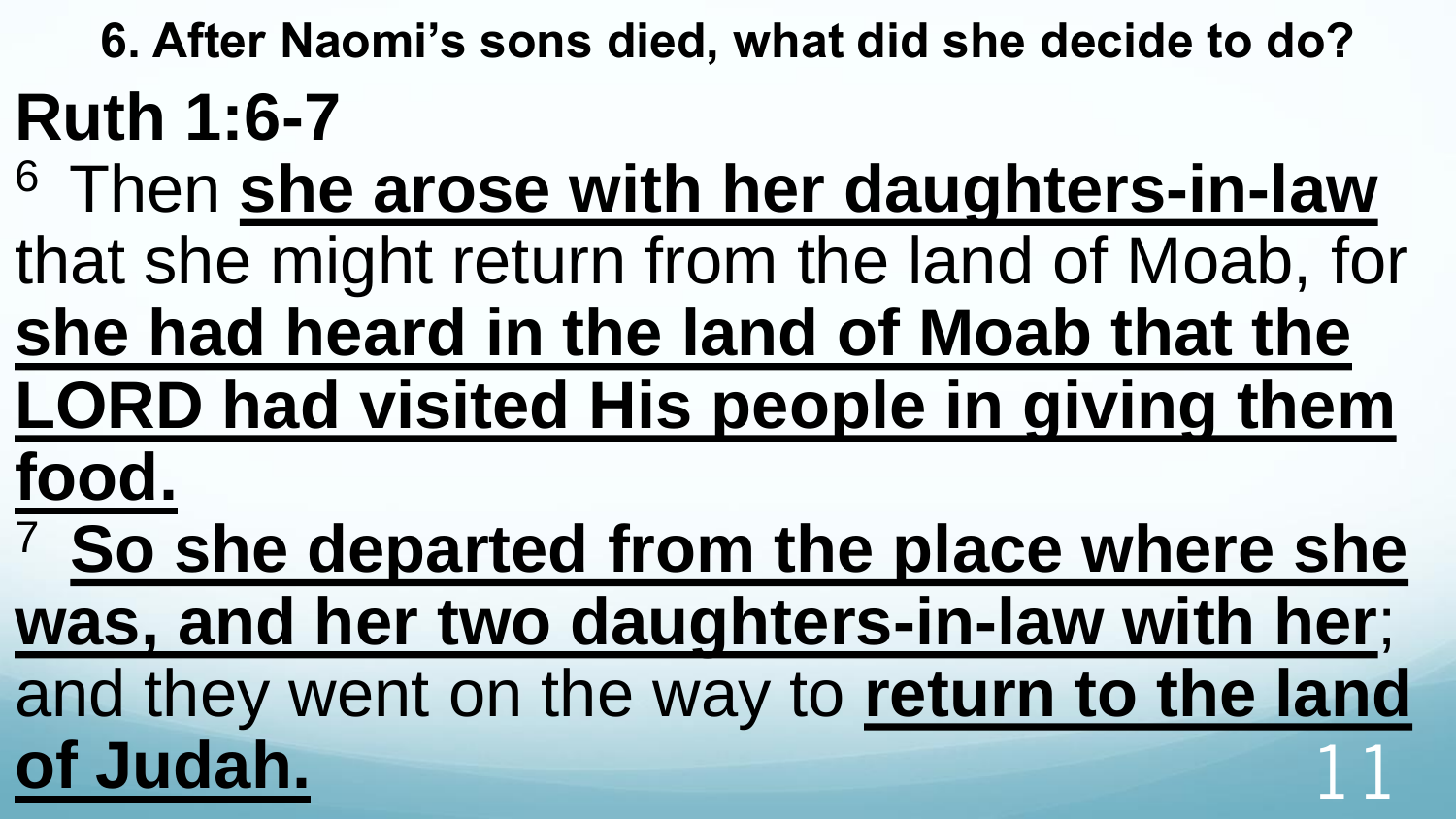#### **7. Why did Naomi want the girls to go home and seek husbands there?**

#### **Ruth 1:8-13**

<sup>8</sup> And Naomi said to her two daughters-in-law, "**Go, return each of you to her mother's house**. May the LORD deal kindly with you as you have dealt with the dead and with me.

<sup>9</sup>**"May the LORD grant that you may find rest, each in the house of her husband."** Then she kissed them, and they lifted up their voices and wept. <sup>10</sup>**And they said to her, "***No,* **but we will surely return with you to your people."** 

<sup>11</sup> But Naomi said, "Return, my daughters. Why should you go with me? Have I vet sons in my womb, that they may be your husbands?

<sup>12</sup> "Return, my daughters! Go, for Lam too old to have a husband. If I said I have hope, if I should even have a husband tonight and also bear sons, <sup>13</sup>**would you therefore wait until they were grown? Would you therefore refrain from marrying?** No, my daughters; for it is harder for me than for you, for the hand of the LORD has gone forth against me."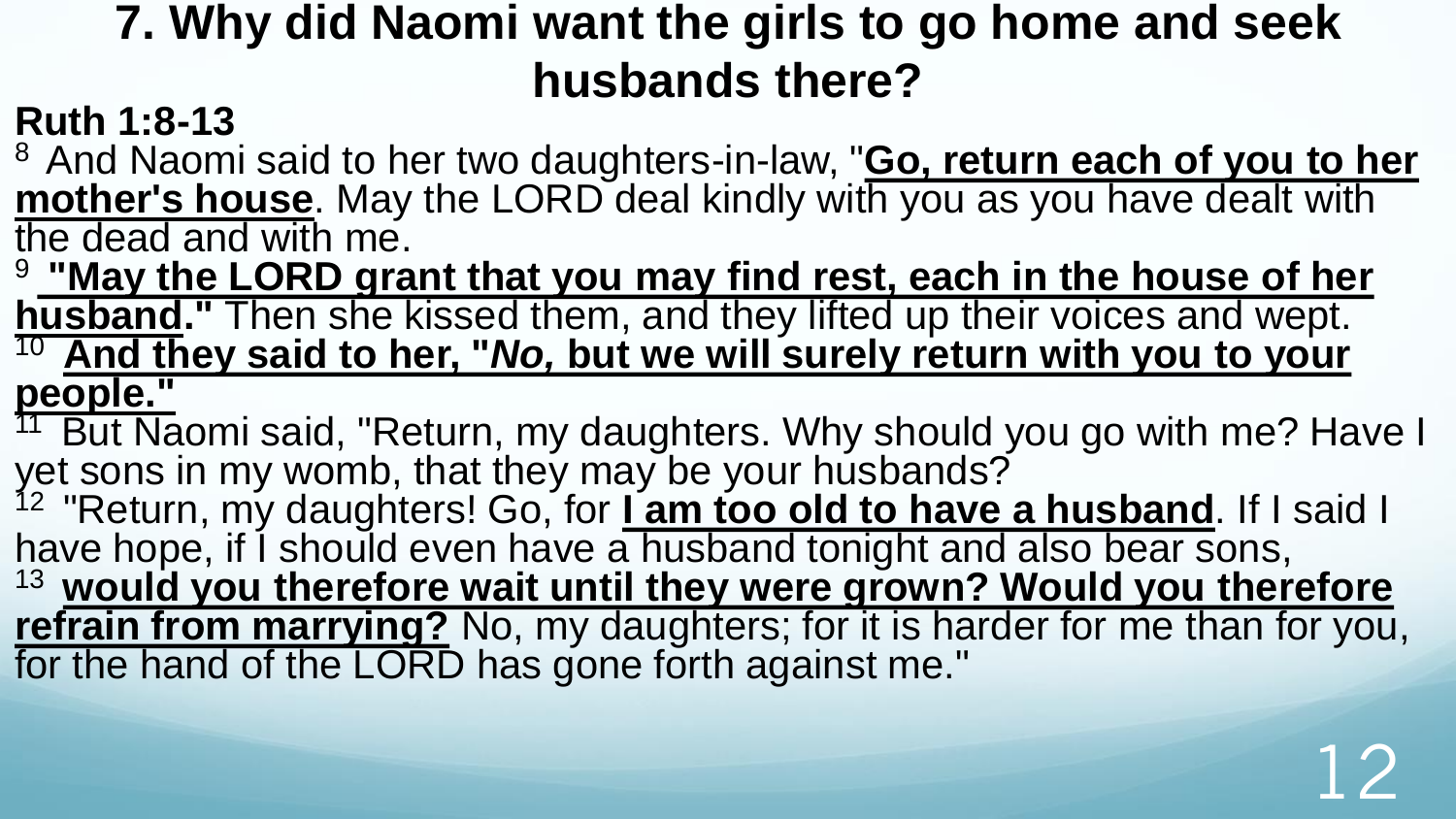#### **7. Why did Naomi want the girls to go home and seek husbands there?**

### **Deuteronomy 25:5-6**

<sup>5</sup>"When brothers live together and one of them dies and has no son, the wife of the deceased shall not be *married* outside *the family* to a strange man. Her husband's brother shall go in to her and take her to himself as wife and perform the duty of a husband's brother to her.

<sup>6</sup> "It shall be that the firstborn whom she bears shall assume the name of his dead brother, so that his name will not be blotted out from Israel.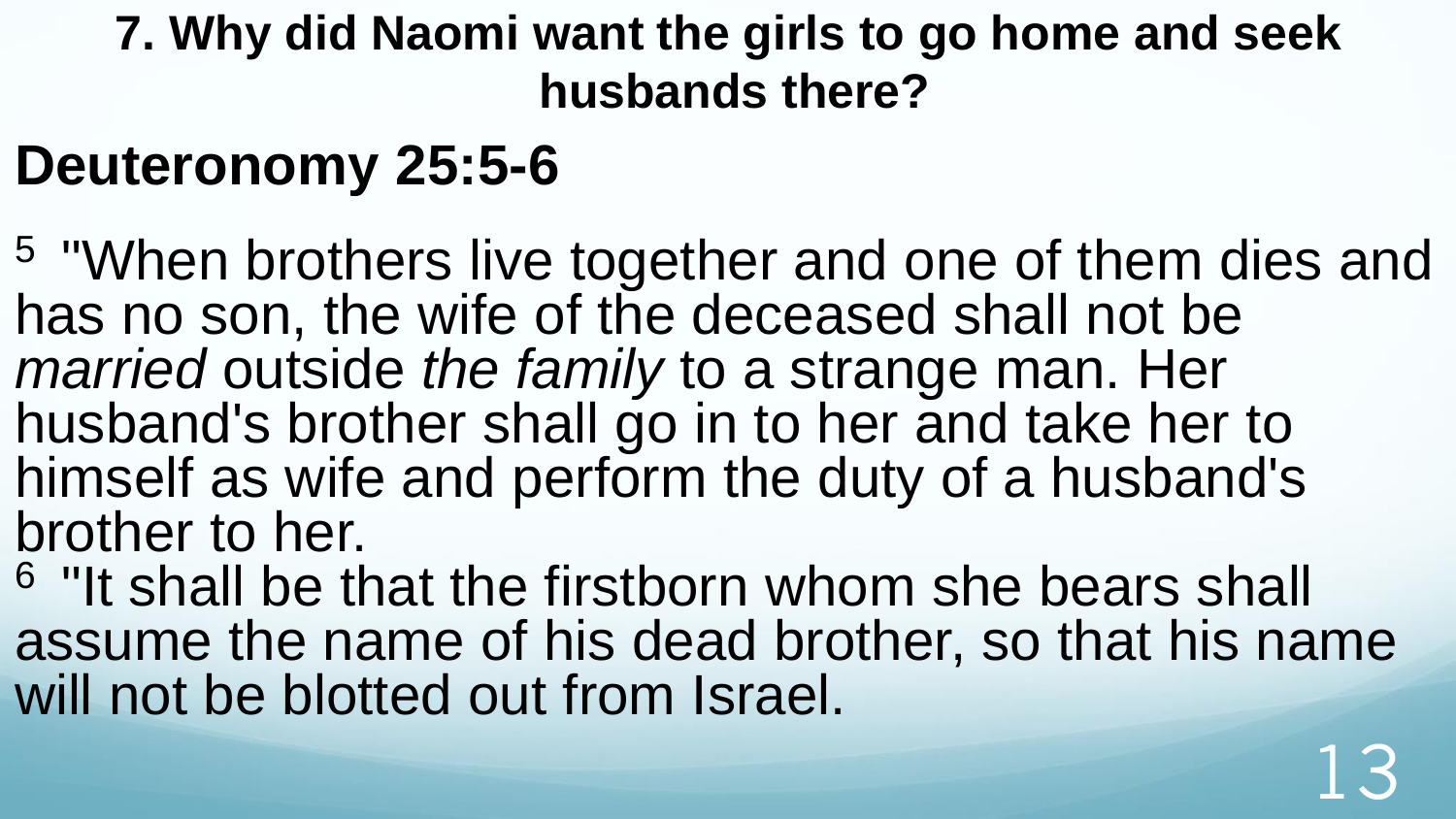- **8. What did Naomi's daughters-in-law decide to do?**
- 1. Orpah decided to return home
- 2. Ruth decided not to leave Naomi
- **Ruth 1:14-15**
- <sup>14</sup> And they lifted up their voices and wept again; and **Orpah** kissed her mother-in-law, but **Ruth clung to her**.

<sup>15</sup> Then she said, "Behold, your sister-in-law **has gone back to her people and her gods; return after your sister-in-law."**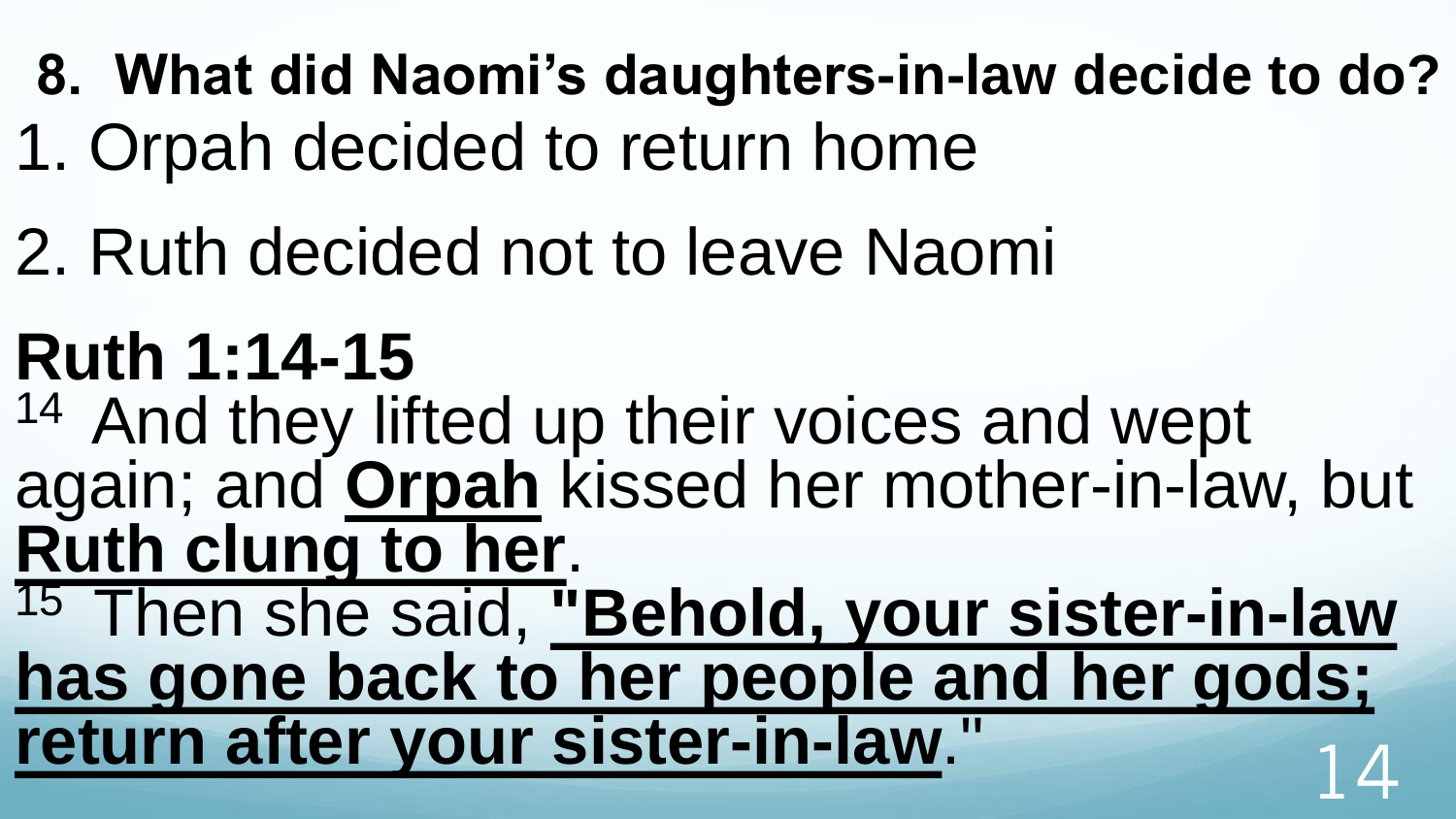**9. How does Ruth Respond to Naomi? Ruth 1:16-18**  <sup>16</sup> But Ruth said, "Do not urge me to leave you *or* **turn back from following you**; for **where you go, I will go**, and **where you lodge, I will lodge**. **Your people** *shall be* **my people**, and **your God, my God**. 17 "**Where you die, I will die, and there I will be buried**. Thus may the LORD do to me, and worse, **if** *anything but* **death parts you and me**." <sup>18</sup> When she saw that she was determined to go with her, she said no more to her.

15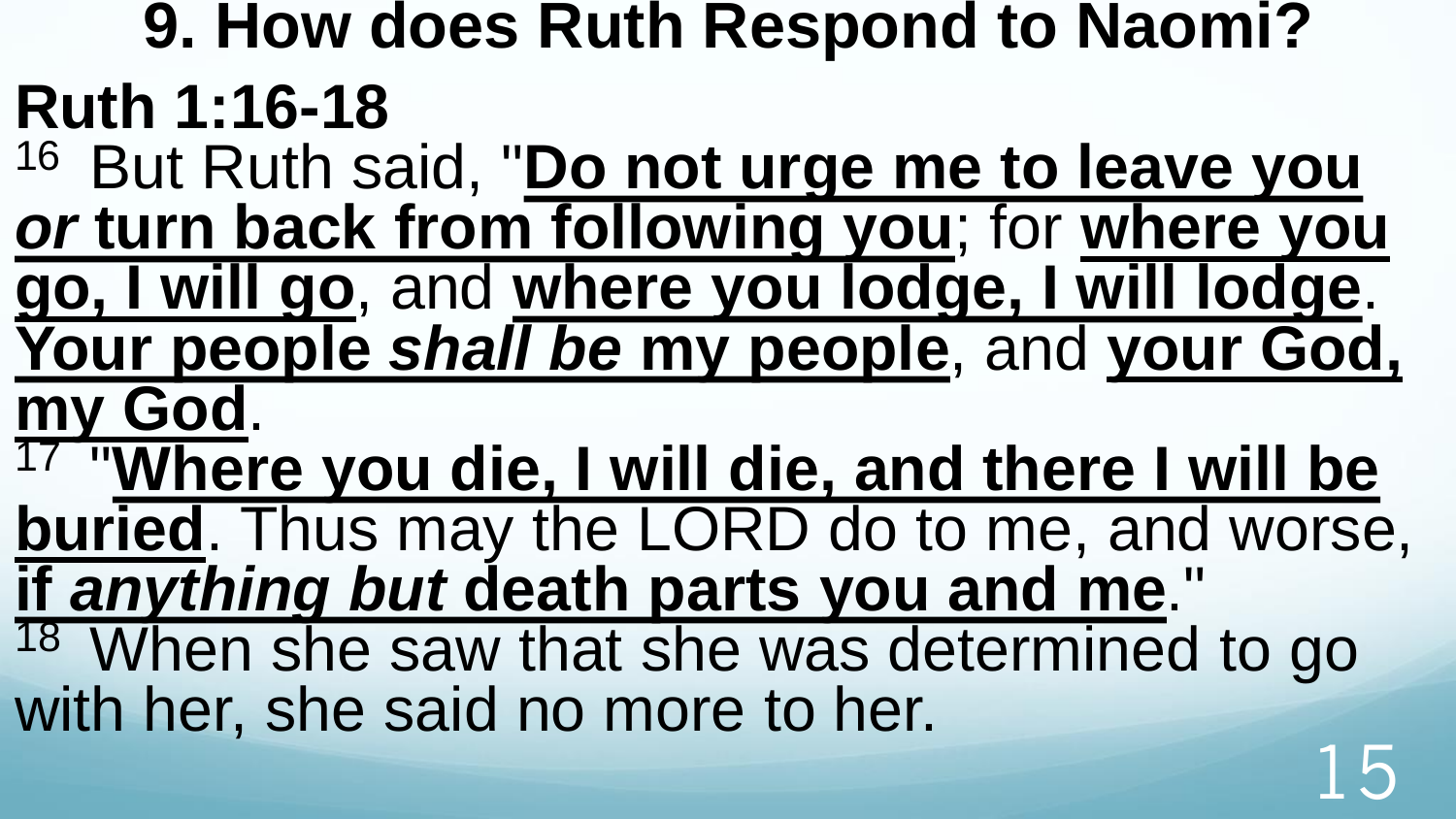### **9. How does Ruth Respond to Naomi? Ruth's response**

- 1. Do not urge me to leave you *or* turn back from following you
- 2. Where you go, I will go
- 3. Where you lodge, I will lodge
- 4. Your people *shall be* my people
- 5. Your God, my God
- 6. Where you die, I will die, and there I will be buried.
- 7. If *anything but* death parts you and me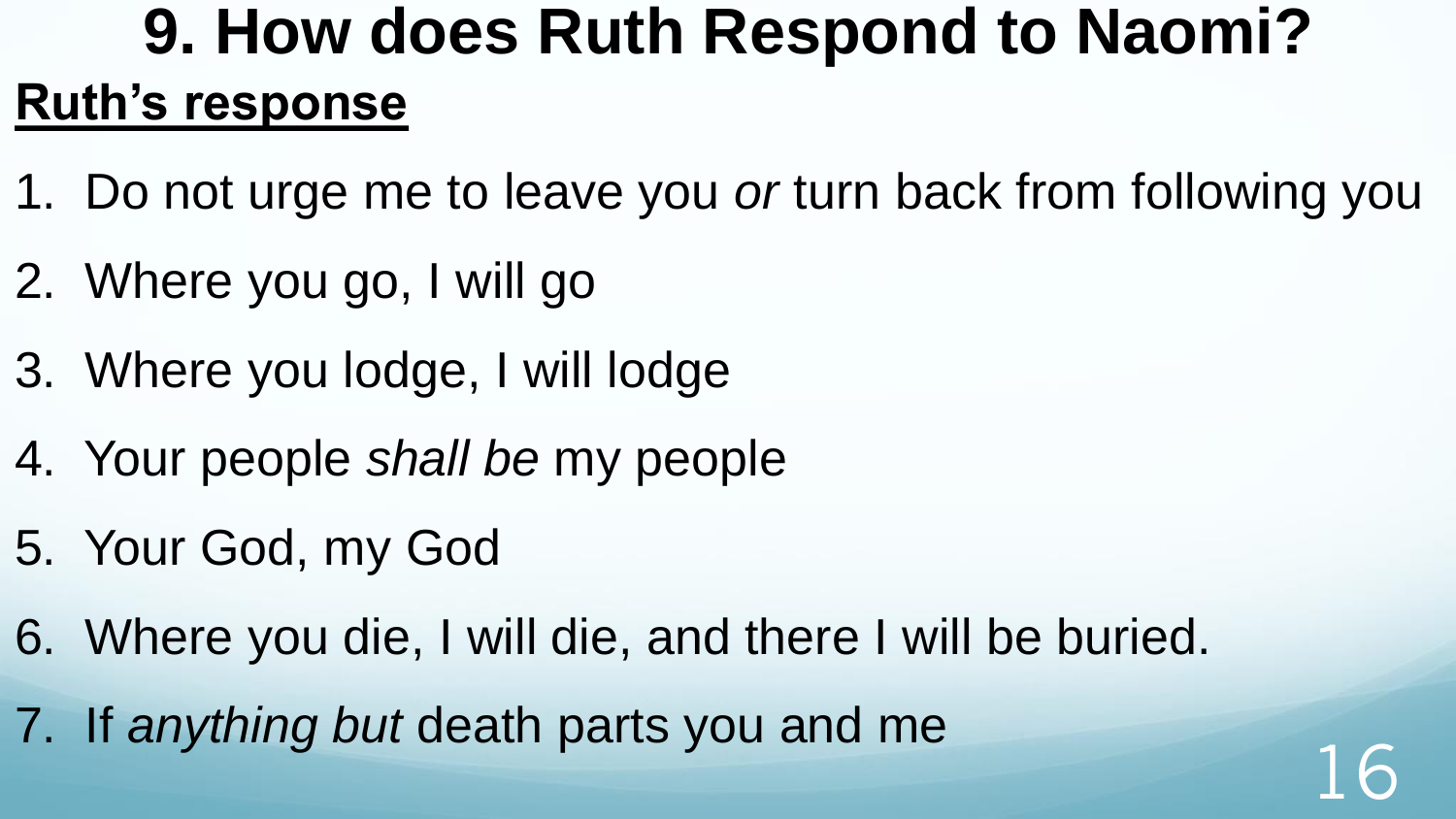# **9. How does Ruth Respond to Naomi?** Ruth

- 1. Made a commitment to family
- 2. Made a commitment to God
- 3. Made a commitment to death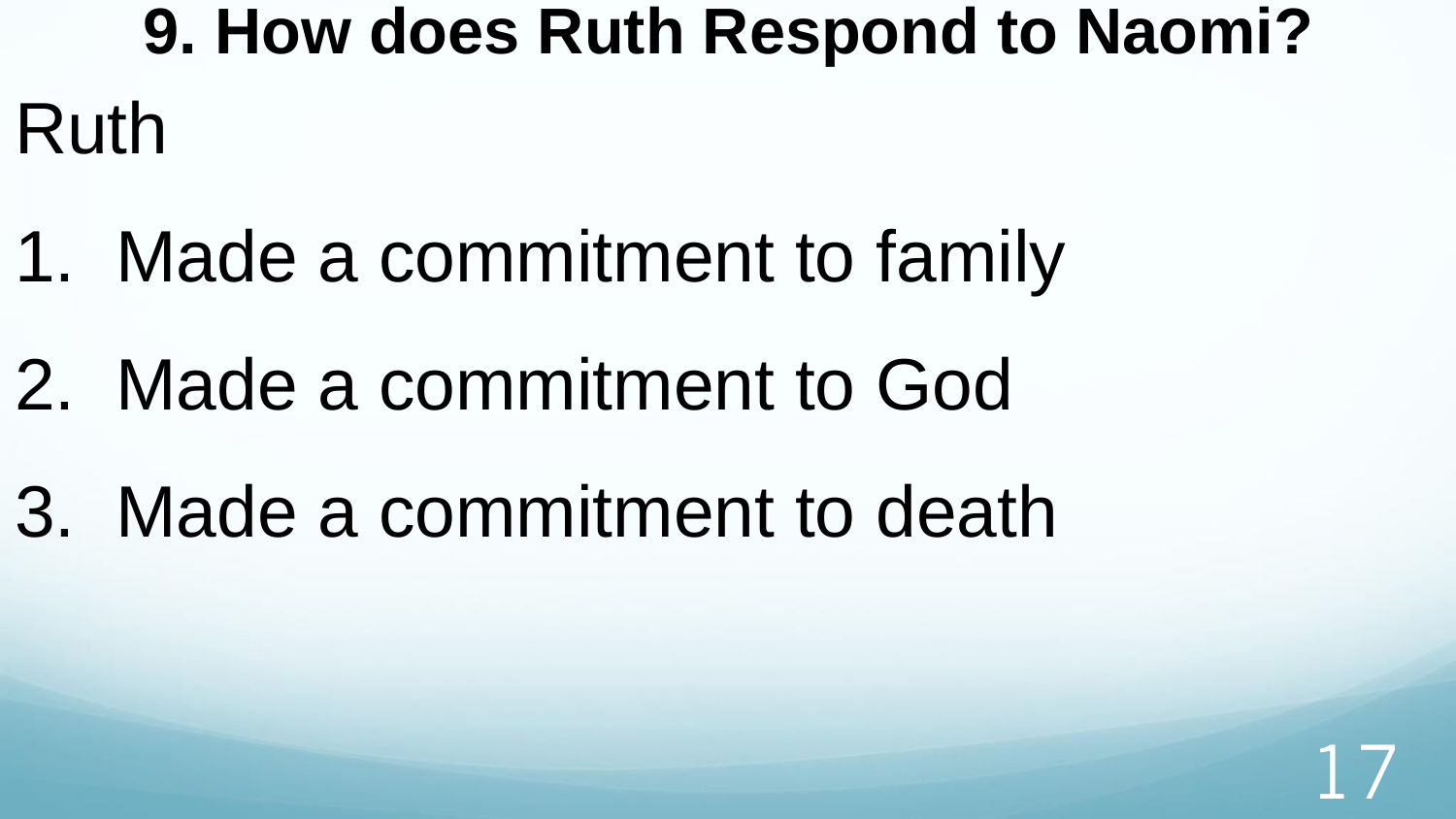# **9. How does Ruth Respond to Naomi? 1 Thessalonians 1:9-10**

- <sup>9</sup> For they themselves report about us what kind of a reception we had with you, and
- **how you turned to God from idols to**
- **serve a living and true God**,
- <sup>10</sup> and **to wait for His Son from heaven**,
- whom **He raised from the dead**, *that is*

**Jesus, who rescues us from the wrath to** 

**come**. 18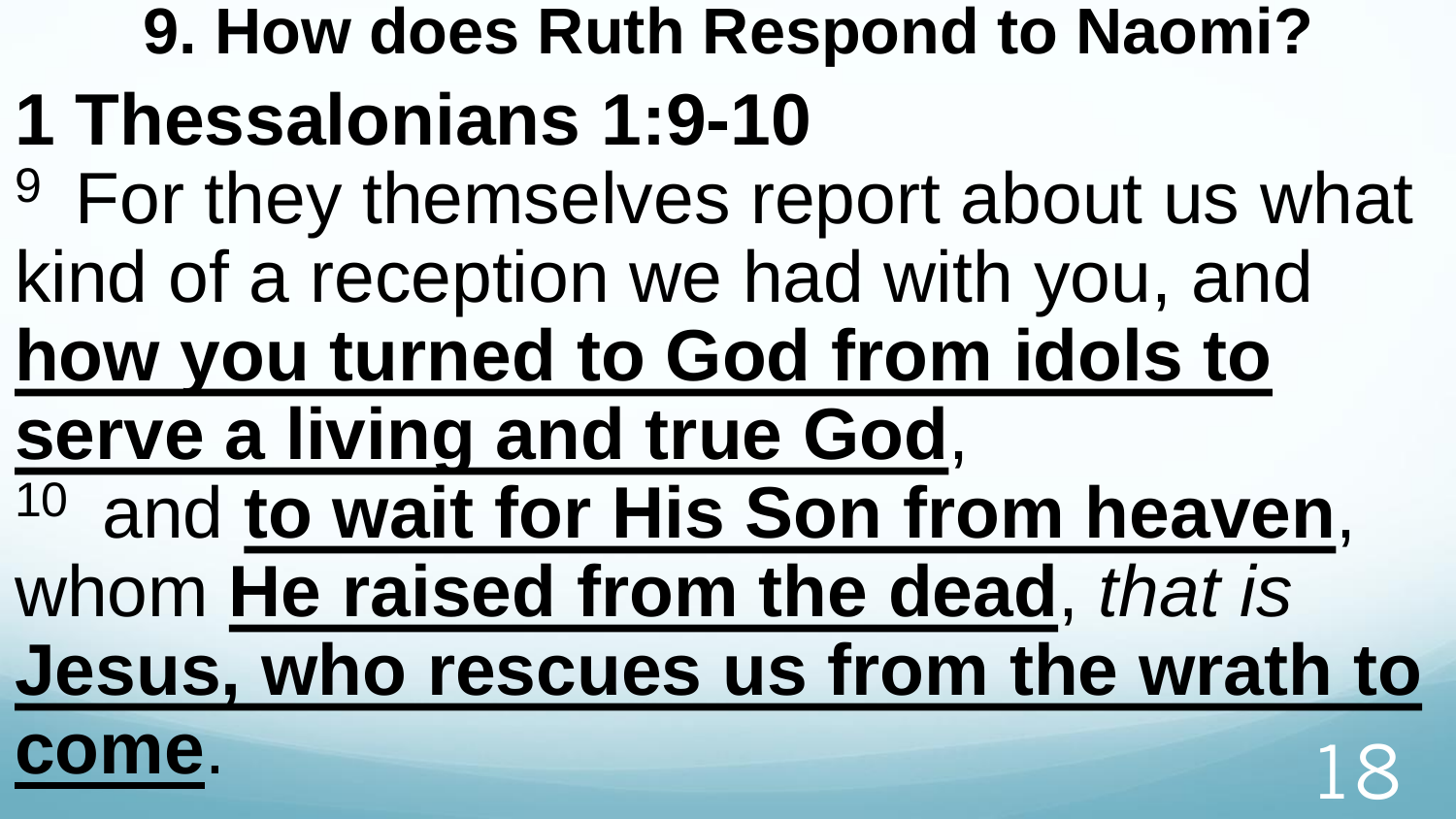### **10. Why did Naomi change her name?**

- 1. "Naomi" means "pleasant, lovely, and delightful".
- 2. "Mara" means "bitter in taste or experience."

### **Ruth 1:19-21**

 $19$  So they both went until they came to Bethlehem. And when they had come to Bethlehem, all the city was stirred because of them, and the women said, "Is this Naomi?"

<sup>20</sup> She said to them, "**Do not call me Naomi; call me Mara, for the Almighty has dealt very bitterly with me.** 21 "**I went out full**, but **the LORD has brought me back** 

**empty.** Why do you call me Naomi, since the LORD has witnessed against me and the Almighty has afflicted me?"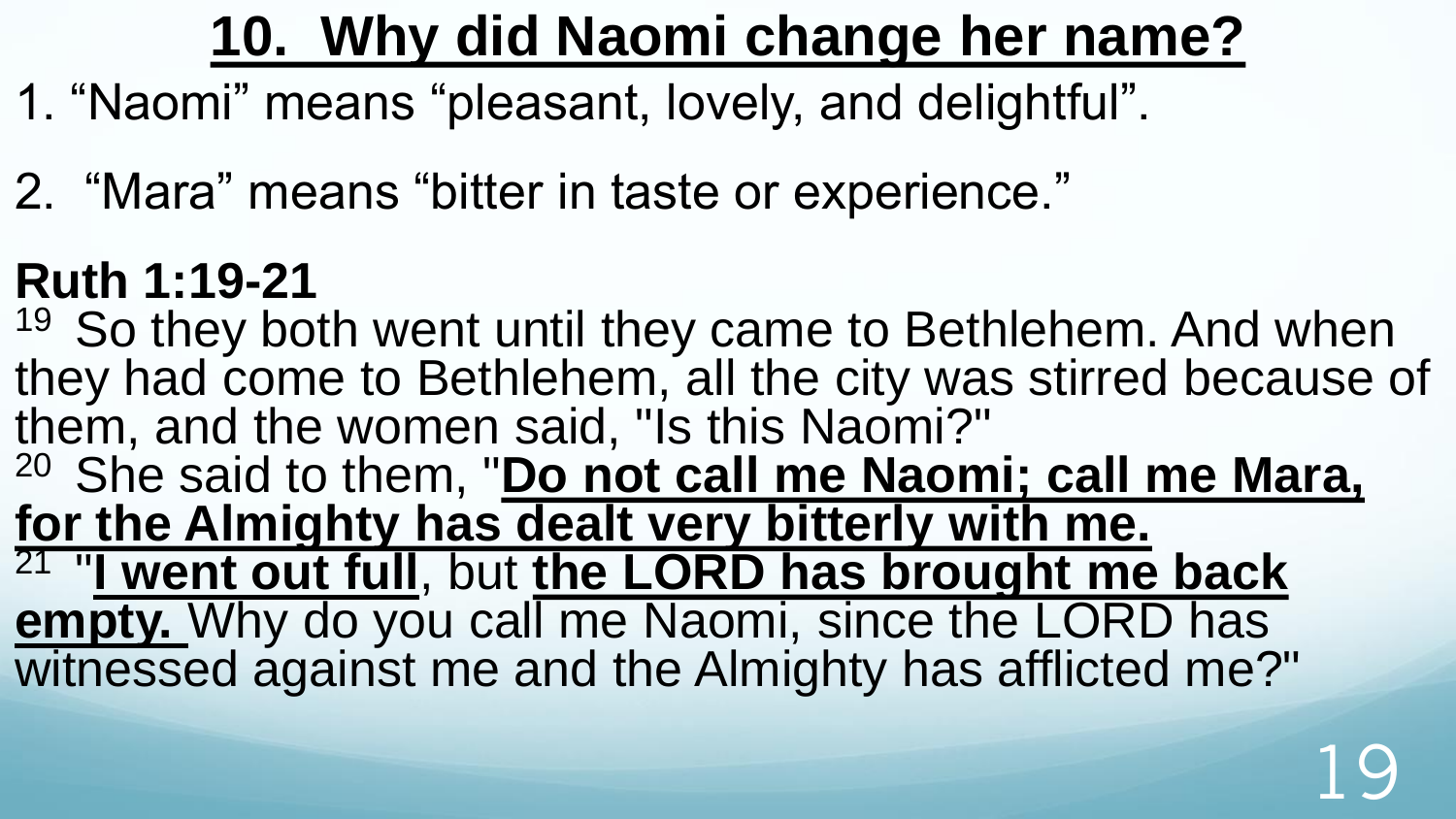### **10. Why did Naomi change her name?**

- 1. For the Almighty has dealt very bitterly with me.
- 2. The LORD has brought me back empty.